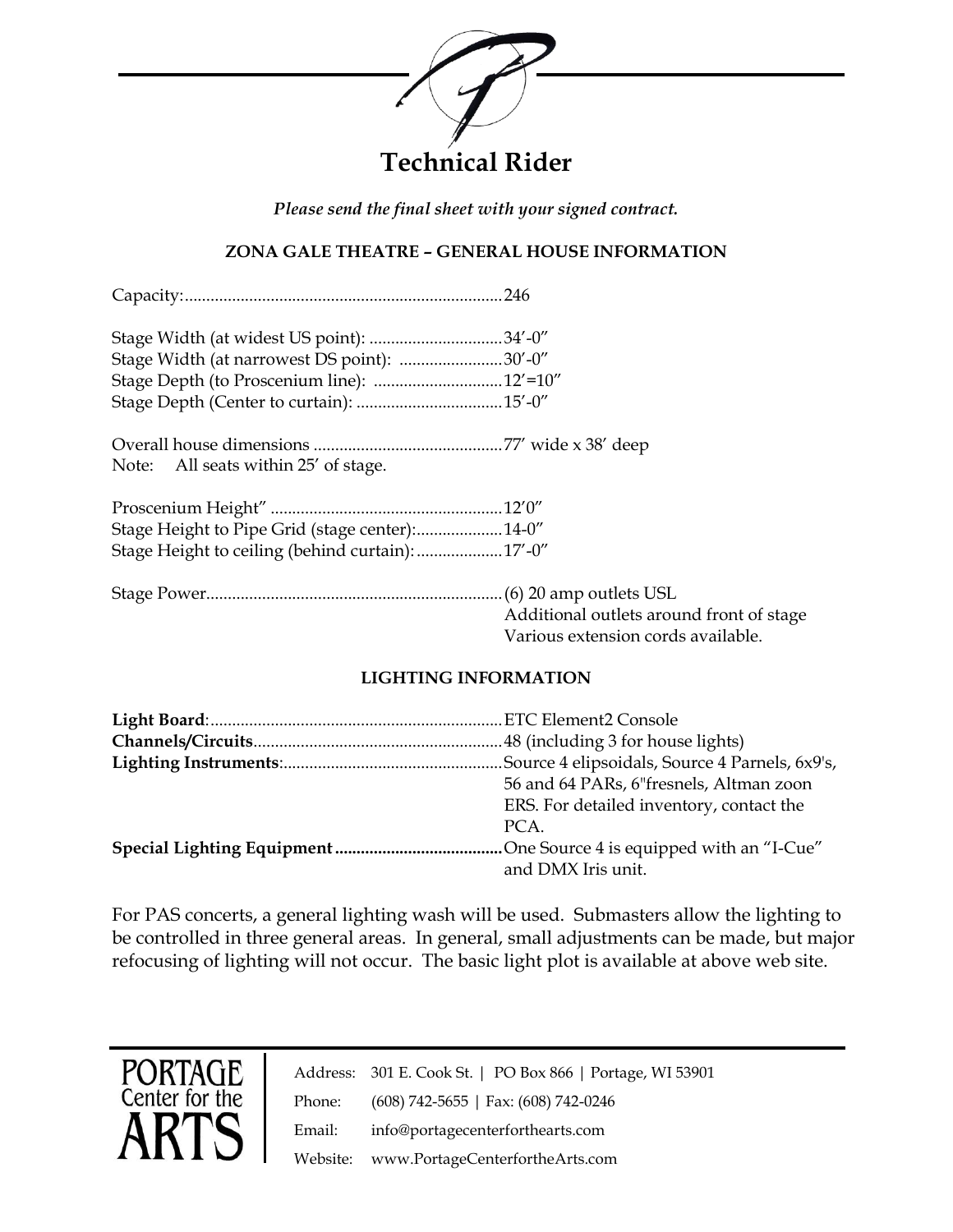### **SOUND INFORMATION**

| <b>FOH</b>                                               |                                                                                                                                                                                                                                                                                        |
|----------------------------------------------------------|----------------------------------------------------------------------------------------------------------------------------------------------------------------------------------------------------------------------------------------------------------------------------------------|
|                                                          | Behringer X32R with a fader wing attached for<br>control. Can also use an android or ipad with<br>X32mix app downloadable on google or itunes<br>apps. 20 channels inputs with 4 monitors and<br>mixes for each monitor. Aux fed sub woofer.<br>with powered amps total of 4000 watts. |
| <b>STAGE INPUTS/OUTPUTS:</b>                             |                                                                                                                                                                                                                                                                                        |
|                                                          |                                                                                                                                                                                                                                                                                        |
|                                                          |                                                                                                                                                                                                                                                                                        |
|                                                          | aux fed powered sub. Can accommodate if<br>you use in ear monitoring.                                                                                                                                                                                                                  |
| Microphones:                                             |                                                                                                                                                                                                                                                                                        |
|                                                          |                                                                                                                                                                                                                                                                                        |
| (please circle desired input device) handheld/lapel mic/ |                                                                                                                                                                                                                                                                                        |
|                                                          | or Countryman headset                                                                                                                                                                                                                                                                  |
|                                                          | $(4)$ 25' PRO-CO cables<br>(3) Radio Shack mics<br>(3) additional XLR cables                                                                                                                                                                                                           |
| (booms can be added to stands)                           | (2) Booms - Ultimate Support Ulti-Boom-TB<br>(2) standard mic stands<br>(3) table stands<br>$(1)$ podium                                                                                                                                                                               |
| <b>MONITOR SYSTEM:</b>                                   |                                                                                                                                                                                                                                                                                        |
|                                                          |                                                                                                                                                                                                                                                                                        |
|                                                          |                                                                                                                                                                                                                                                                                        |
|                                                          |                                                                                                                                                                                                                                                                                        |
| Recording/Playback Equipment:                            |                                                                                                                                                                                                                                                                                        |
|                                                          |                                                                                                                                                                                                                                                                                        |
|                                                          |                                                                                                                                                                                                                                                                                        |
|                                                          |                                                                                                                                                                                                                                                                                        |
|                                                          |                                                                                                                                                                                                                                                                                        |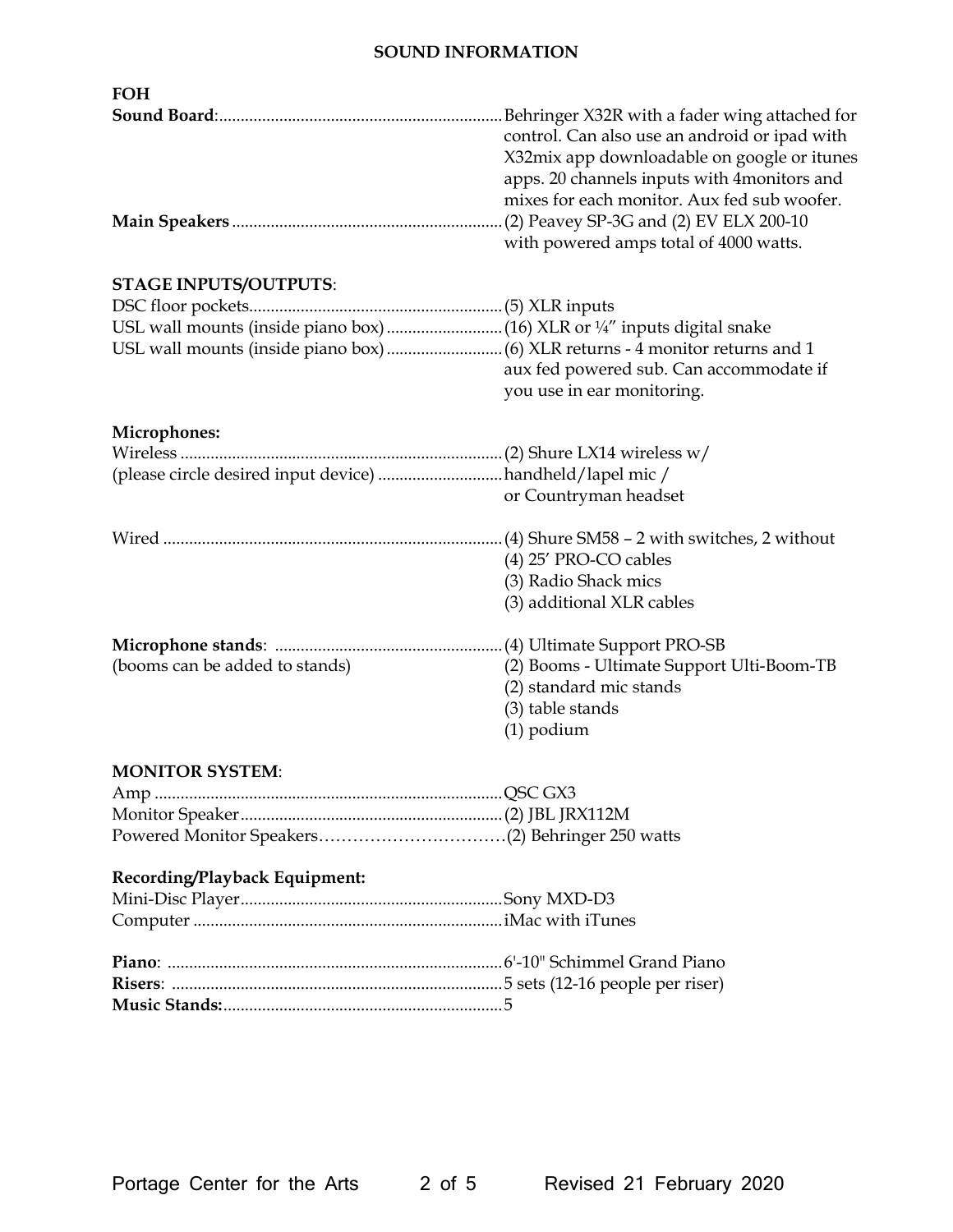#### **VIDEO PROJECTOR:**

#### Epson V11H735020 PRO L1100U WUXGA 6k

#### **CONNECTION:**

#### HDMI

#### **SCREEN:**

#### Da-Lite 70292 MODEL C W/CONTROLLED SCREEN RETURN 16:10 109"D HIGH CONTRAST MATT WHITE

General information about the projector system:

Control can be from front of stage in the auditorium or in the control booth.

PCA has a MAC book available for use with necessary software to access the wireless system already installed; conversely, user may supply their own laptop.

In order to connect to house sound, the connector will need to be in the control booth and will necessitate a technician.

Sound can be played at the stage connection as well.

VIDEO NEEDS:

\_\_\_\_\_ Video projector and wireless connector.

#### CONNECTION TYPE:

\_\_\_\_\_ Connection from stage.

- \_\_\_\_\_ Connection from booth.
- \_\_\_\_\_ Connection from another point in the auditorium (please specify).

#### AUDIO CONNECTION (if needed):

\_\_\_\_\_ Audio through the main house sound system.

\_\_\_\_\_ Audio will be supplied by renter (computer speakers, other sound system).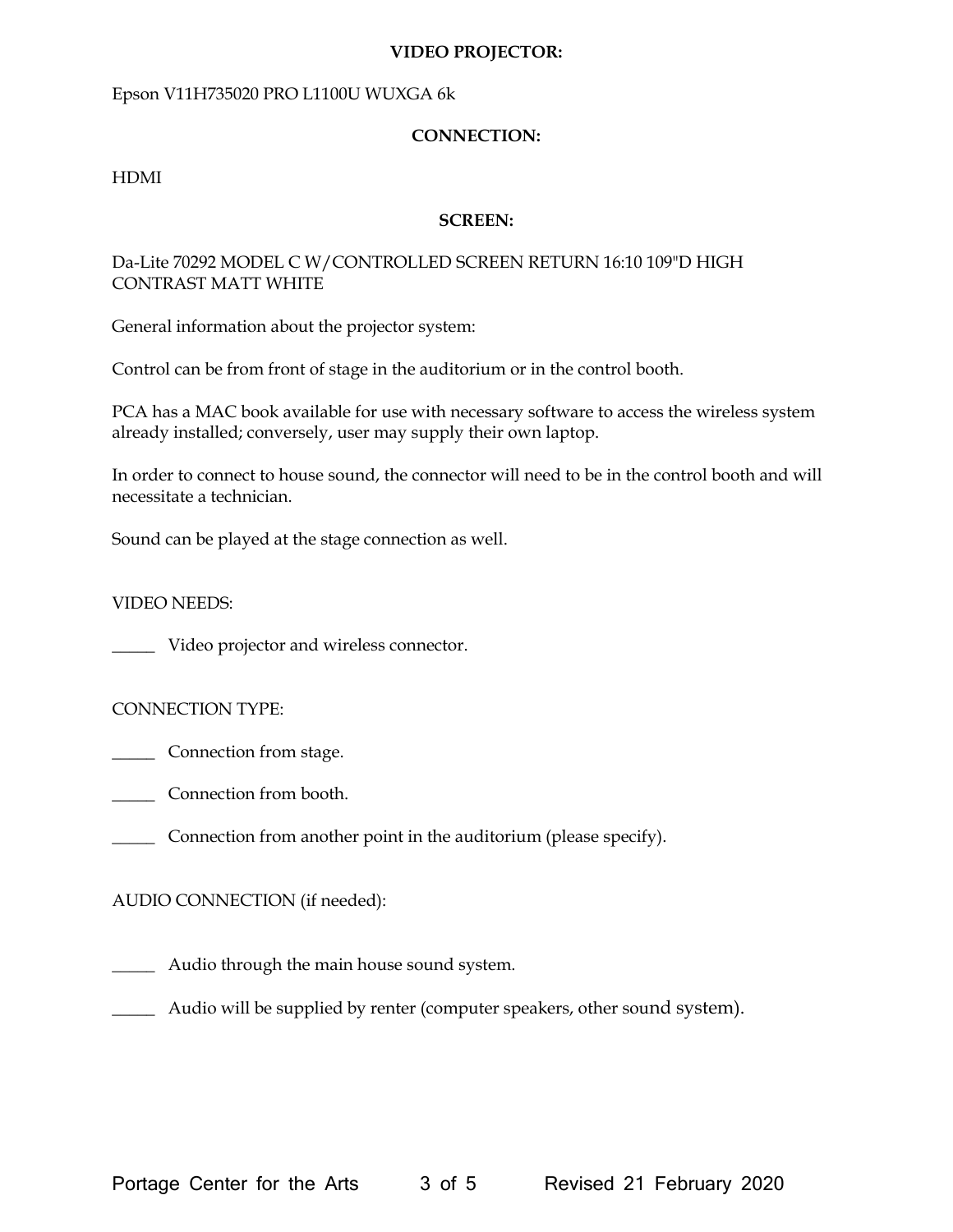**Miscellaneous equipment notes:** The PCA does not currently stock any follow spots, , choir-type microphones, snakes, nor any other equipment not specifically noted above.

**House vs. Road System**: Please note that the PCA is NOT a large venue. Performing groups may, however, for various reasons, bring in complete or partial sound systems. Please contact the PCA technical supervisor for any set-up that will incorporate additional amplifiers, speakers or mixing boards. FYI - the PCA sound board is located within a control booth outside the main house, and is thus less than ideal for fine tuning sound. There is limited space to place a mixing board within the house, but accommodations can be made if known about in advance.

**Board Operators**: Some of the PCA sound/light board operators have a modicum of experience and training. They are generally not sound/lighting professionals. Our house technical supervisor is a well-trained theatre professional, and our main house sound supervisor has over 30 years of sound and recording experience. We have no concerns about technical issues, but please contact the PCA technical supervisor if you have specific questions or concerns.

**Load-in**: Shows, unless otherwise noted, start at 7:30, house opens at 7:00. As the PCA schedules a variety of performing groups, it is the performing group's responsibility to plan adequate load-in and set-up time, but we recommend  $2 - 2\frac{1}{2}$  hours prior to house open. Contact the PCA at least one week prior to the event to establish the load-in time. PCA technical supervisor and/or board operators will be on hand during load-in and will set up all PCA equipment, but it is the performing group's responsibility to load in and set up their equipment.

**Sound check**: Sound checks should begin at least 30 minutes prior to house open for small groups or non-amplified performances and at least 1 hour prior to house open for more complex and amplified performances.

**Load-out**: Load-out may begin as soon as the preponderance of the audience has left the house. PCA board operators will be present during load-out and will clear all PCA equipment, but it is the performing group's responsibility to load out their own equipment. It is also the performing group's responsibility to leave the stage as clean as possible.

**Recording**: The PCA reserves the right to photograph, videotape, and/or record any event for documentation, evaluation, fundraising and promotional purposes.